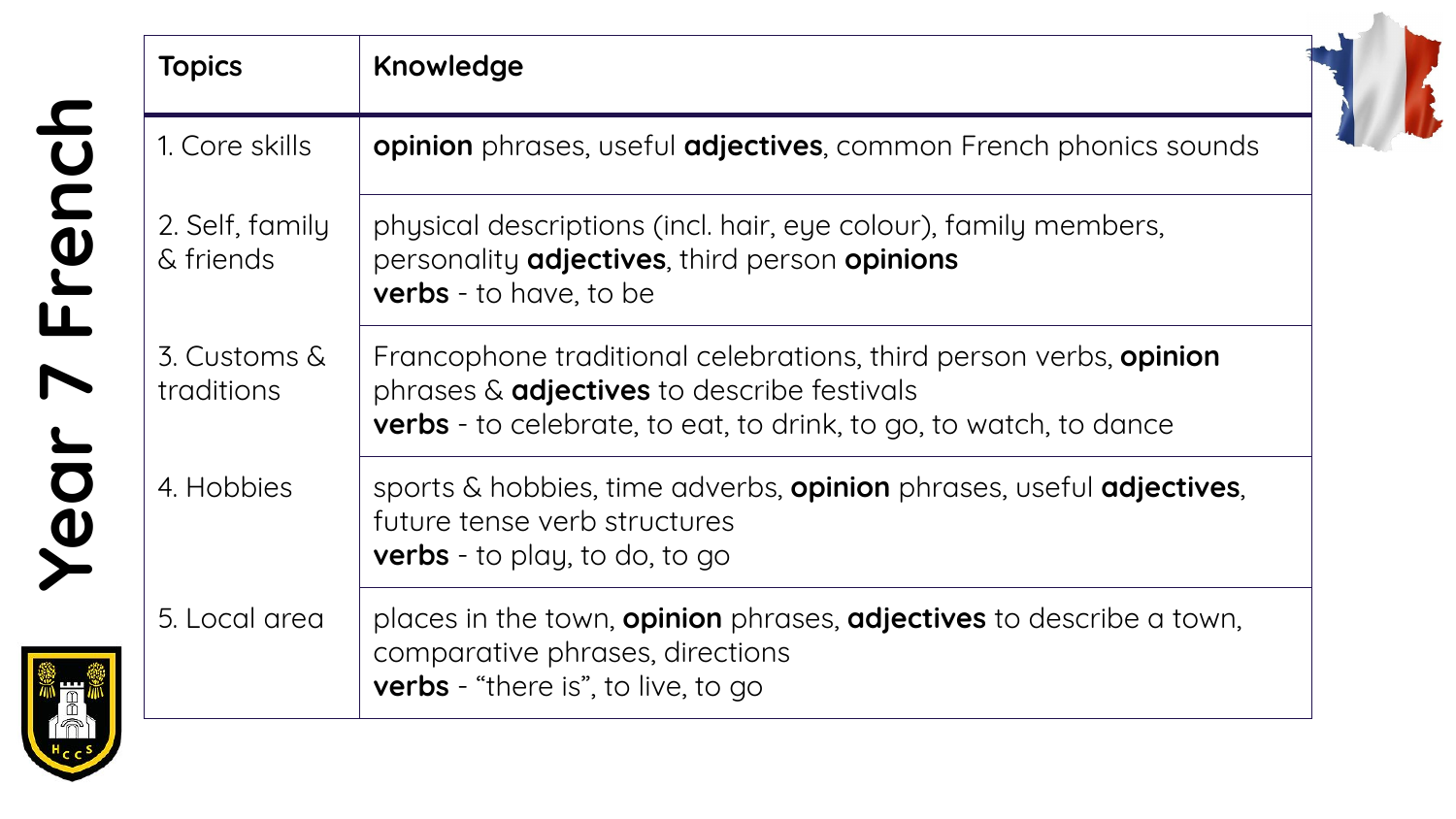| <b>Topics</b>                | Knowledge                                                                                                                                                                              |
|------------------------------|----------------------------------------------------------------------------------------------------------------------------------------------------------------------------------------|
| 1. Core skills               | <b>opinion</b> phrases, useful <b>adjectives</b> , common German phonics sounds                                                                                                        |
| 2. Local area                | places in the town, <b>opinion</b> phrases, <b>adjectives</b> to describe a town,<br>comparative phrases, directions, question structures<br><b>verbs</b> - "there is", to live, to go |
| 3. Self, family<br>& friends | physical descriptions (incl. hair, eye colour), family members, personality<br>adjectives, third person opinions<br><b>verbs</b> - to have, to be                                      |
| 4. Customs &<br>traditions   | Germanic traditional celebrations, <b>opinion</b> phrases $\&$ <b>adjectives</b> to<br>describe festivals<br><b>verbs</b> - to celebrate, to eat, to drink, to go                      |
| 5. Hobbies                   | sports & hobbies, time adverbs, opinion phrases, useful adjectives,<br>future tense verb structures<br><b>verbs</b> - to play, to do, to go                                            |

S.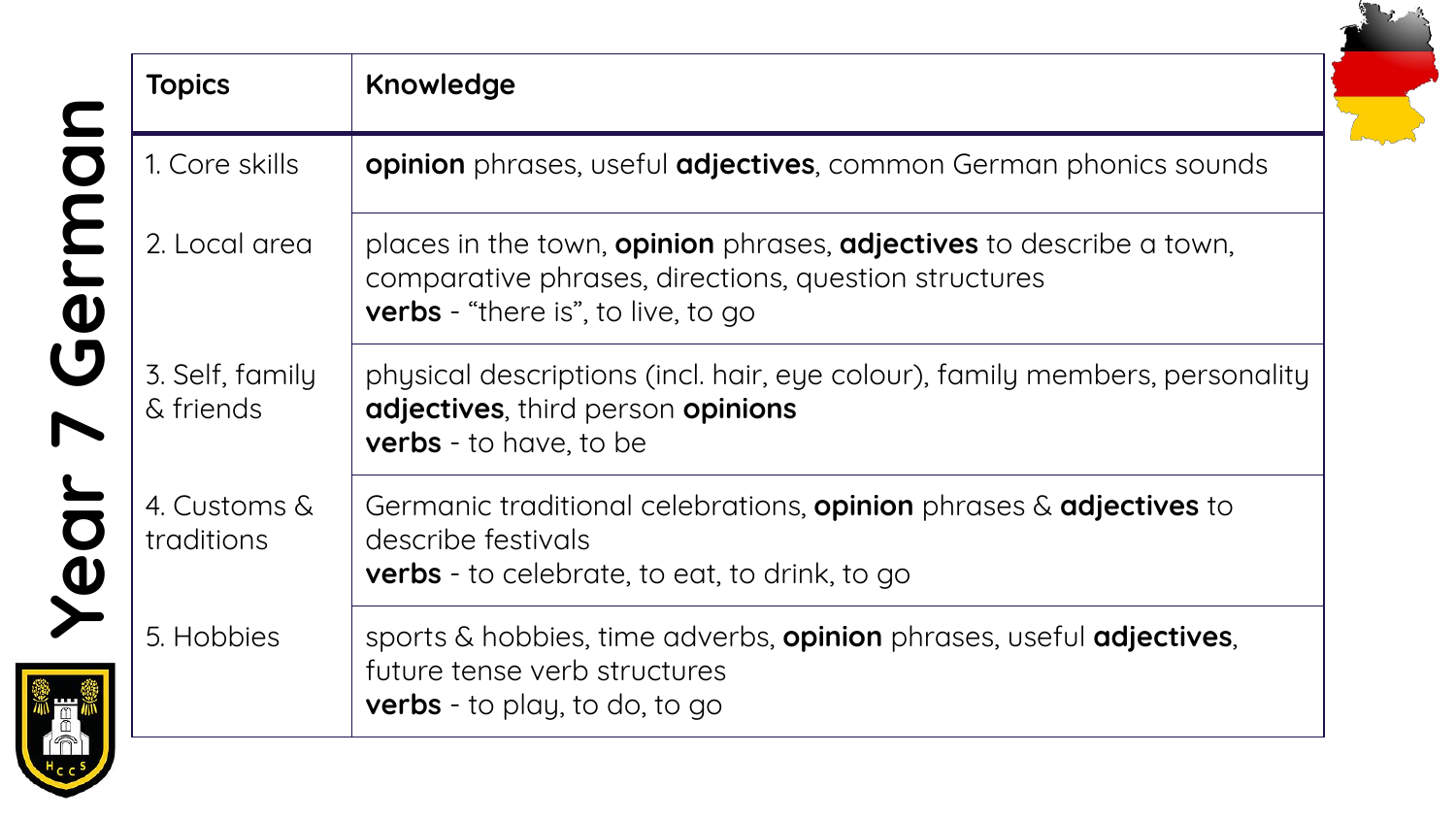| <b>Topics</b>                | Knowledge                                                                                                                                                                      |
|------------------------------|--------------------------------------------------------------------------------------------------------------------------------------------------------------------------------|
| 1. Core skills               | opinion phrases, useful adjectives, common Spanish phonics sounds                                                                                                              |
| 2. Hobbies                   | sports & hobbies, time adverbs, opinion phrases, useful adjectives,<br><b>verbs</b> - to play, to do, to go                                                                    |
| 3. Local area                | places in the town, <b>opinion</b> phrases, <b>adjectives</b> to describe a town,<br>comparative phrases, directions<br><b>verbs</b> - "there is", to live, to go              |
| 4. Self, family &<br>friends | physical descriptions (incl. hair, eye colour), family members, personality<br>adjectives, third person opinions<br>verbs - to have, to be                                     |
| 5. Customs &<br>traditions   | hispanic traditional celebrations, future tense verb structures, opinion<br>phrases & <b>adjectives</b> to describe festivals<br>verbs - to celebrate, to eat, to drink, to go |

 $\int_{a}^{b}$ 

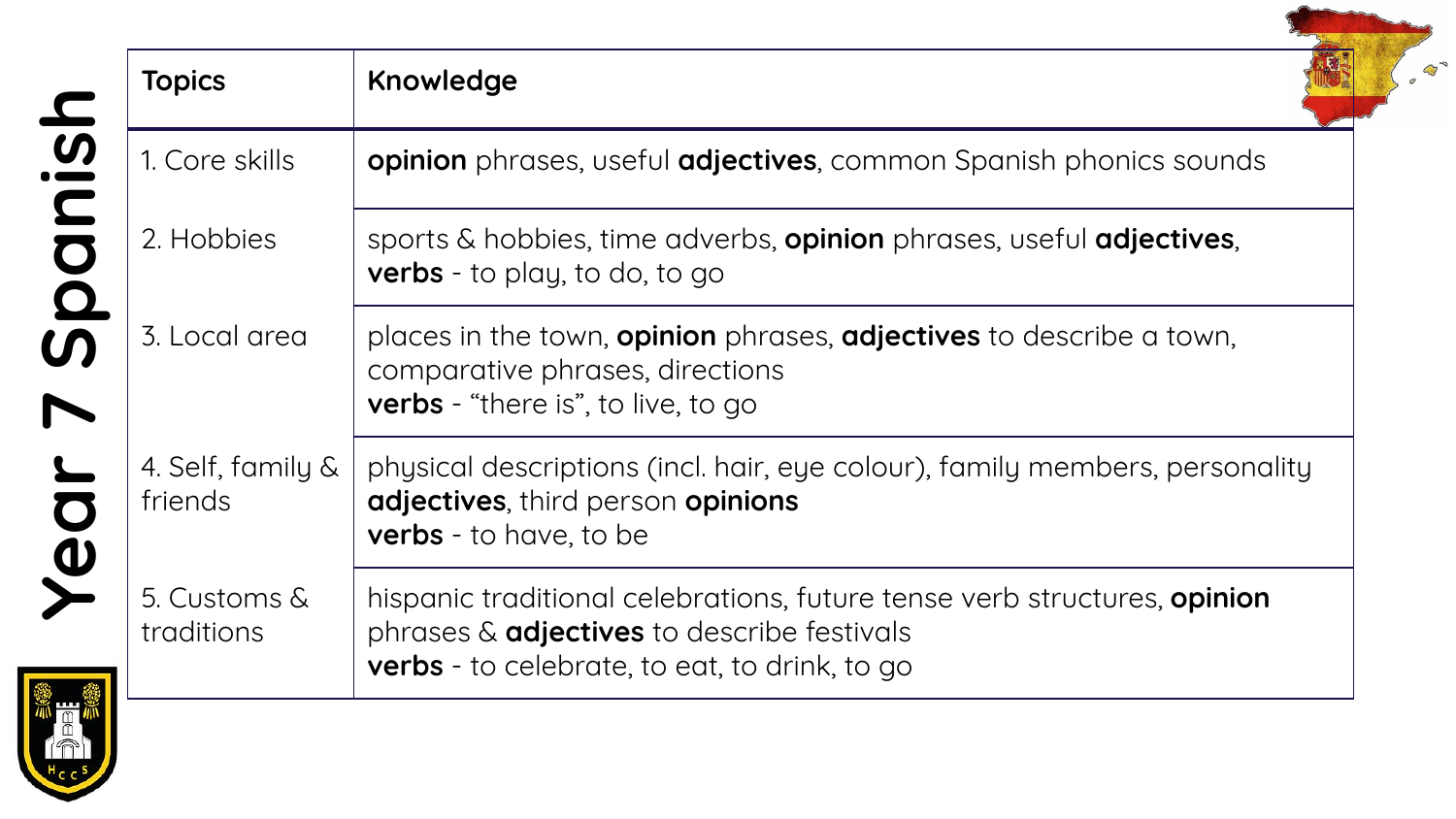|            | <b>Topics</b>                    | Knowledge                                                                                                                                                                                                                                                                                                   |
|------------|----------------------------------|-------------------------------------------------------------------------------------------------------------------------------------------------------------------------------------------------------------------------------------------------------------------------------------------------------------|
|            | 1. Core skills                   | opinion phrases, useful adjectives, common French phonics sounds, structures - present<br>tense conjugation                                                                                                                                                                                                 |
| French     | 2. School                        | <b>opinion</b> phrases and <b>adjectives</b> to describe school subjects and teachers, school facilities,<br>transport, telling the time<br>structures - comparative and superlative structures, future tense verb structures,<br><b>verbs</b> - to study, to have, "there is/are", to be                   |
| $\infty$   | $3.$ Jobs $\&$<br>work           | <b>opinion</b> phrases and <b>adjectives</b> to describe jobs, job responsibilities, work places, future<br>plans, daily routine<br>structures - third person and future tense verb structures, conditional voice, comparative<br>and superlatives, reflexive verbs<br><b>verbs</b> - to work, to be, to go |
| Year       | 4. Health &<br>healthy<br>living | body parts, illness phrases, giving advice, <b>opinion</b> phrases and <b>adjectives</b> to describe<br>healthy habits and lifestyles<br>structures - "you have to/must", near-future tense verb structures<br><b>verbs</b> - to have, to be, to hurt, to eat, to do                                        |
| <b>Tea</b> | 5. Holidays                      | weather descriptions, countries & nationalities, holiday activities, transport, past and<br>present opinion phrases and adjectives to describe holidays<br>structures - present and perfect tense verb structures, comparative and superlatives<br><b>verbs</b> - to be, to go, to do, to stay              |

**SIGOSTIC**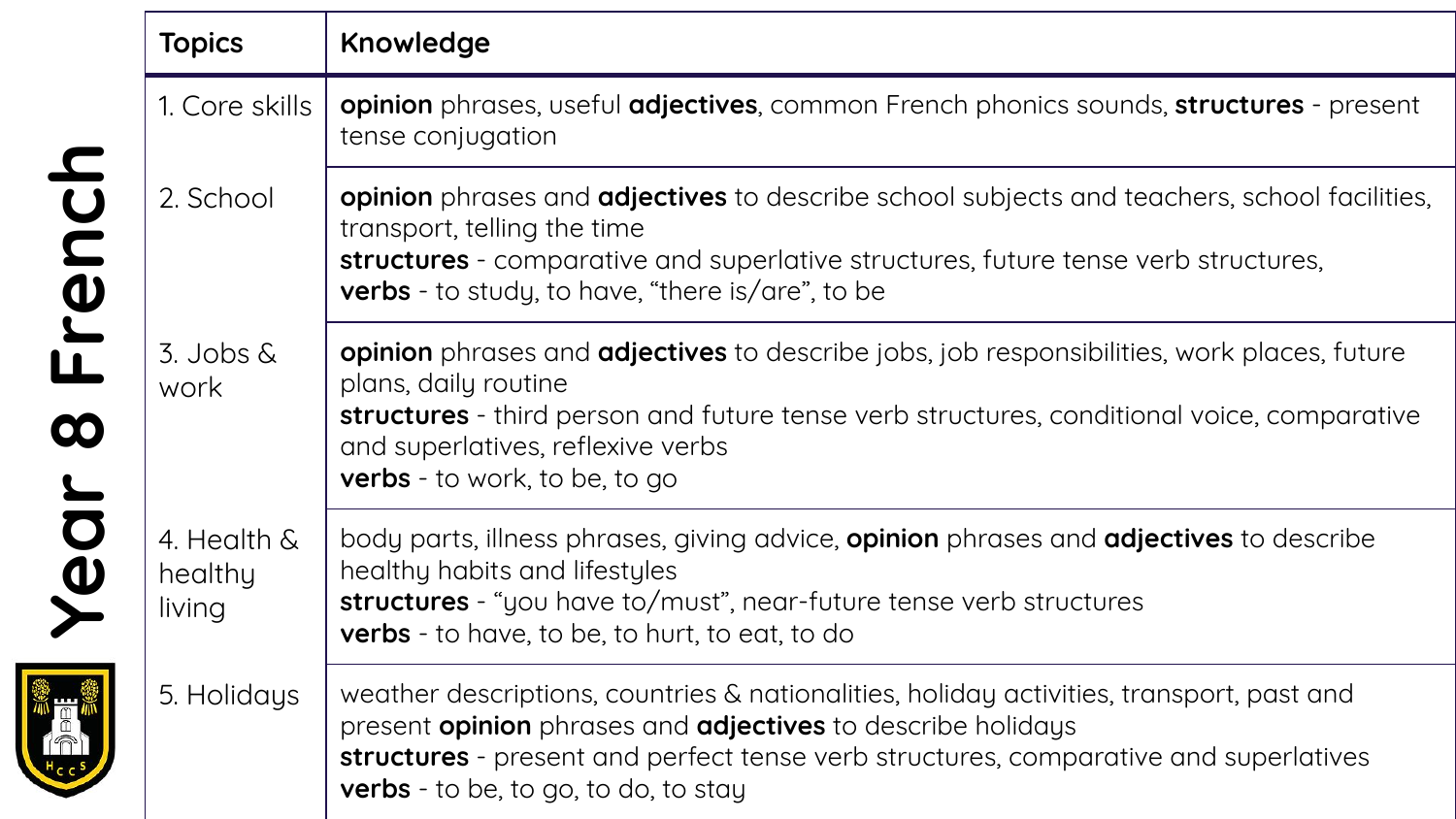|                       | <b>Topics</b>                    | Knowledge                                                                                                                                                                                                                                                                                                |
|-----------------------|----------------------------------|----------------------------------------------------------------------------------------------------------------------------------------------------------------------------------------------------------------------------------------------------------------------------------------------------------|
|                       | 1. Core skills                   | opinion phrases, useful adjectives, common Spanish phonics sounds, structures - present<br>tense conjugation, sentence structure                                                                                                                                                                         |
| Germar                | 2. Holidays                      | weather descriptions, countries & nationalities, holiday activities, transport, past and<br>present <b>opinion</b> phrases and <b>adjectives</b> to describe holidays<br>structures - present and future tense verb structures, comparative structures, word order<br><b>verbs</b> - to be, to go, to do |
| $\boldsymbol{\infty}$ | 3. School                        | opinion phrases and adjectives to describe school subjects and teachers, school facilities,<br>transport<br>structures - comparative and superlative structures, future tense verb structures<br><b>verbs</b> - to study, to have, "there is"                                                            |
| Year                  | 4. Jobs &<br>work                | <b>opinion</b> phrases and <b>adjectives</b> to describe jobs, job responsibilities, work places, future<br>plans, daily routine<br><b>structures</b> - third person structures, future and conditional tense verb structures,<br>comparative and superlatives<br><b>verbs</b> - to work, to be, to go   |
|                       | 5. Health &<br>healthy<br>living | body parts, illness phrases, giving advice, opinion phrases and adjectives to describe<br>healthy eating habits and exercise/sports,<br>structures - "you have to", future and conditional tense verb structures, telling the time<br><b>verbs</b> - to have, to hurt, to eat, to play, to do            |

**SECTED**